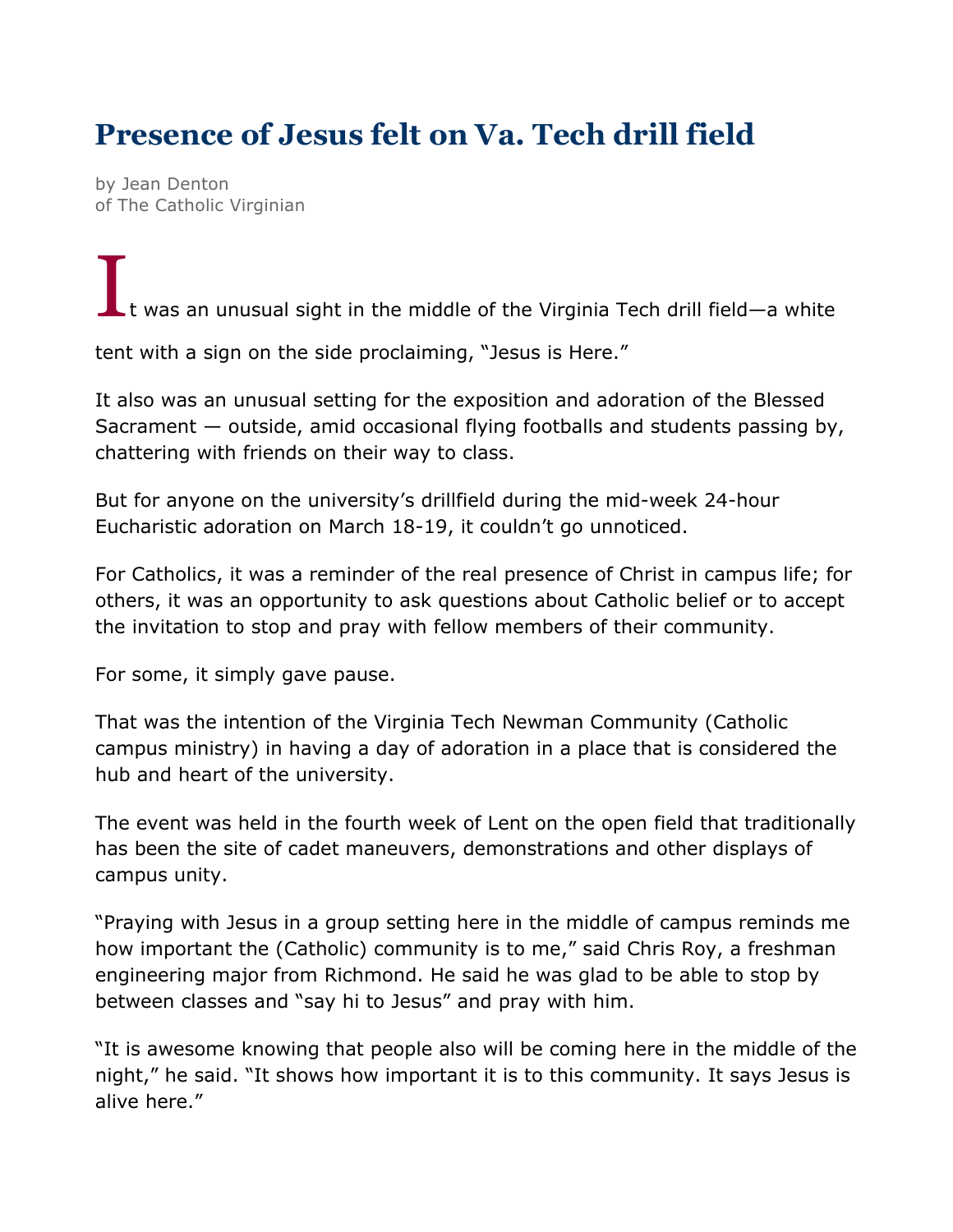Mr. Roy, a member of Richmond's Church of the Epiphany and active in the Newman Community ministry, noted that the event also provided Catholic students a chance to explain to others about the practice of Eucharistic adoration and the Catholic belief in transubstantiation.

Chris Hitzelberger, associate director of campus ministry at Tech, said some 80 students had signed up to be present throughout specific hours of the period of adoration. He and other staff members also were available during the time to answer questions and share information about the devotion and Catholic faith in general.

For those interested, they also provided a brief handout explaining: "why we pray to God," "why we believe Jesus is in the Eucharist" and "what we do in adoration."

The last part included a simple instruction that began: "If you've never been to adoration before, what should you do? Come in and sit quietly. Close your eyes and enjoy the silence."

While staff and student ministers were ready to respond to questions, Mr. Hitzelberger noted that he occasionally heard passing students informally discussing what was happening in the tent.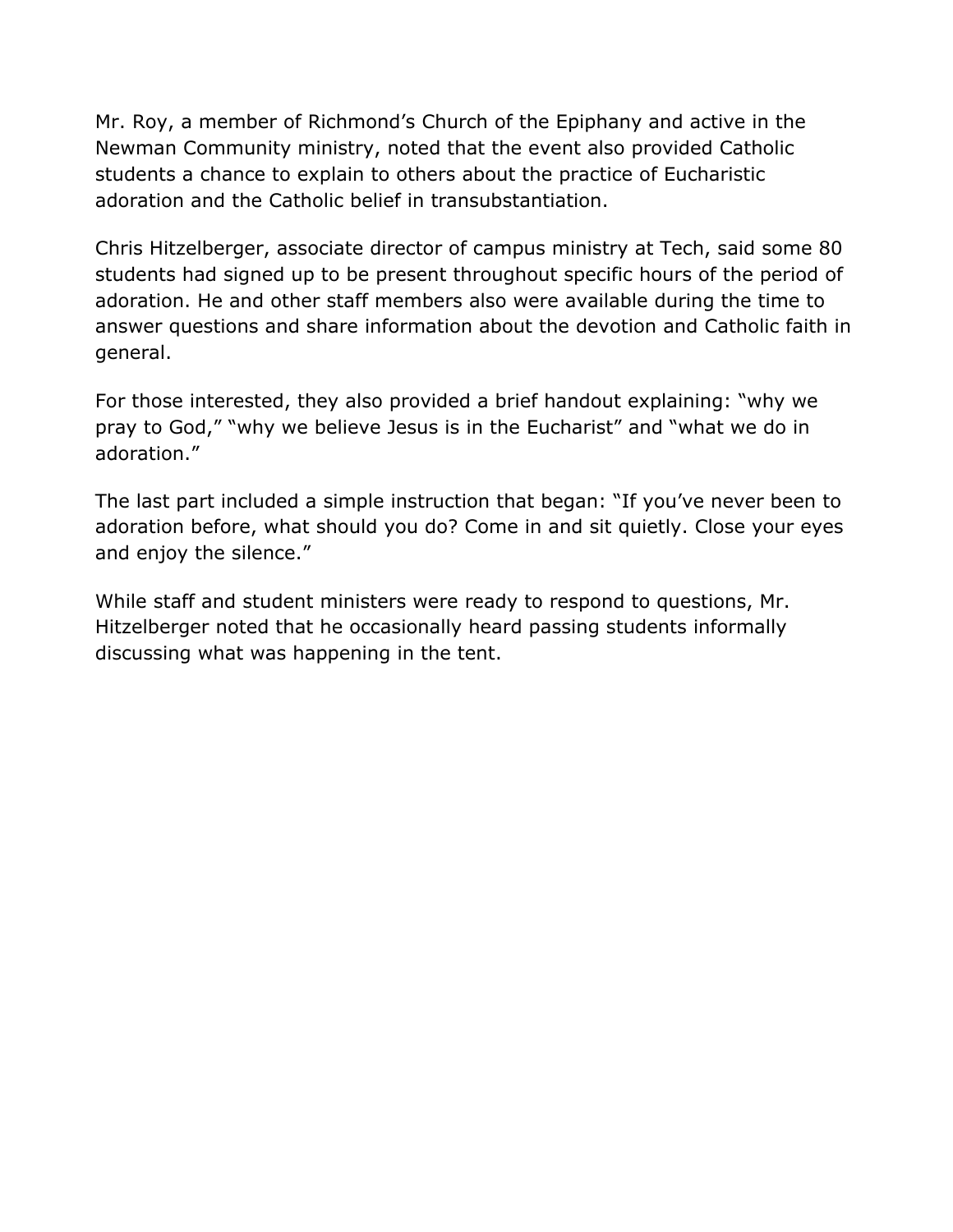

*Newman Community staff member Carmen DeCelle (center left) explains adoration to a student.*

"I'd hear someone ask what's that all about and then another student, who obviously was Catholic, would explain about adoration or our belief in the presence of Jesus in the sacrament," he said.

Father David Sharland, director of Catholic campus ministry at Tech, proposed the idea of having adoration on the drillfield.

"When I first came here, it seemed that students wanted to low-key their Catholicism," he said, explaining that he urged them to consider whether they were comfortable enough in their faith to demonstrate it more openly.

But now, he noted, they were enthusiastic about offering adoration in a prominent place where they could share their devotion to God.

"It is a chance to evangelize as well as to experience and explain the real presence of Christ," he said.

As Zach Hoopes emerged from the tent at noontime, the junior finance major from Springfield said, "I'm dedicating my prayer today to ask that Christ will work here on the closed-hearted or those who have never heard his message."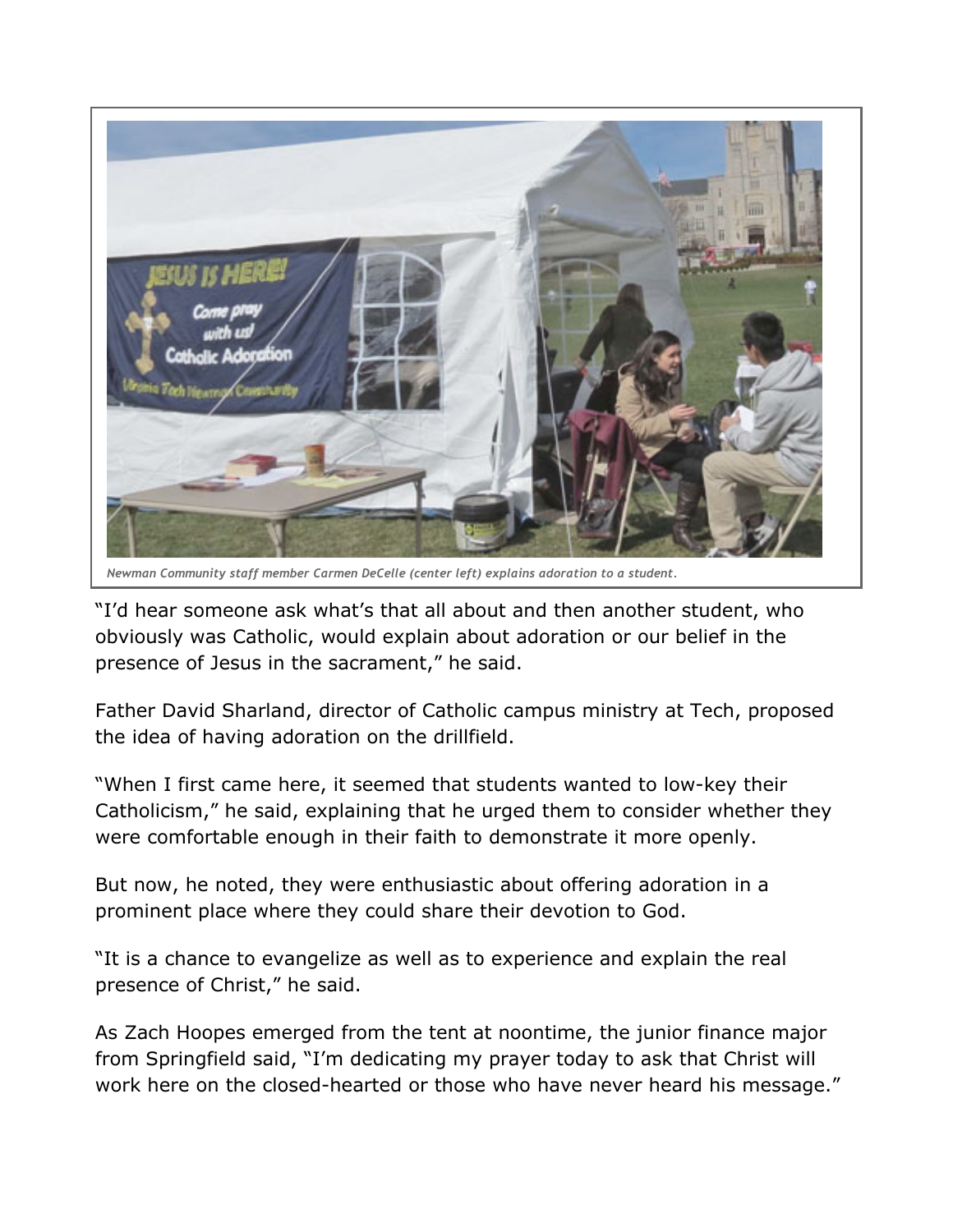He explained that he has witnessed Christ working in the quiet presence of the Blessed Sacrament.

"My prayer is that those people who are separated from God will show up here and come inside even if just for a few minutes," he said.

Mr. Hoopes said he considered the day of adoration "a beautiful display of both confirming the belief that Jesus is truly present in the Blessed Sacrament and bringing him to others."

The Newman Community originally had hoped to hold the adoration on April 16, the anniversary of the campus shootings in 2007 that took the lives of 32 people. However, the drillfield is reserved on that day for university sponsored memorial events.

Since the tragedy, Virginia Tech has made the commitment to service a tradition of the university community. The Newman Community itself has embraced that tradition through members' wide participation in local service ministry and alternative spring break mission trips.

So emphasizing adoration at the center of the Blacksburg campus seemed significant, especially since six Newman groups had returned from alternative spring break missions only a few days before the adoration event.

"It's important that we serve," said Father David. "But sometimes we can get too caught up in the service and then we're just social workers. We need to be rooted in Christ first and foremost so that when we go out and serve, it's because of what we do here— before the Blessed Sacrament or on Sunday in the liturgy of the Eucharist—that transforms us."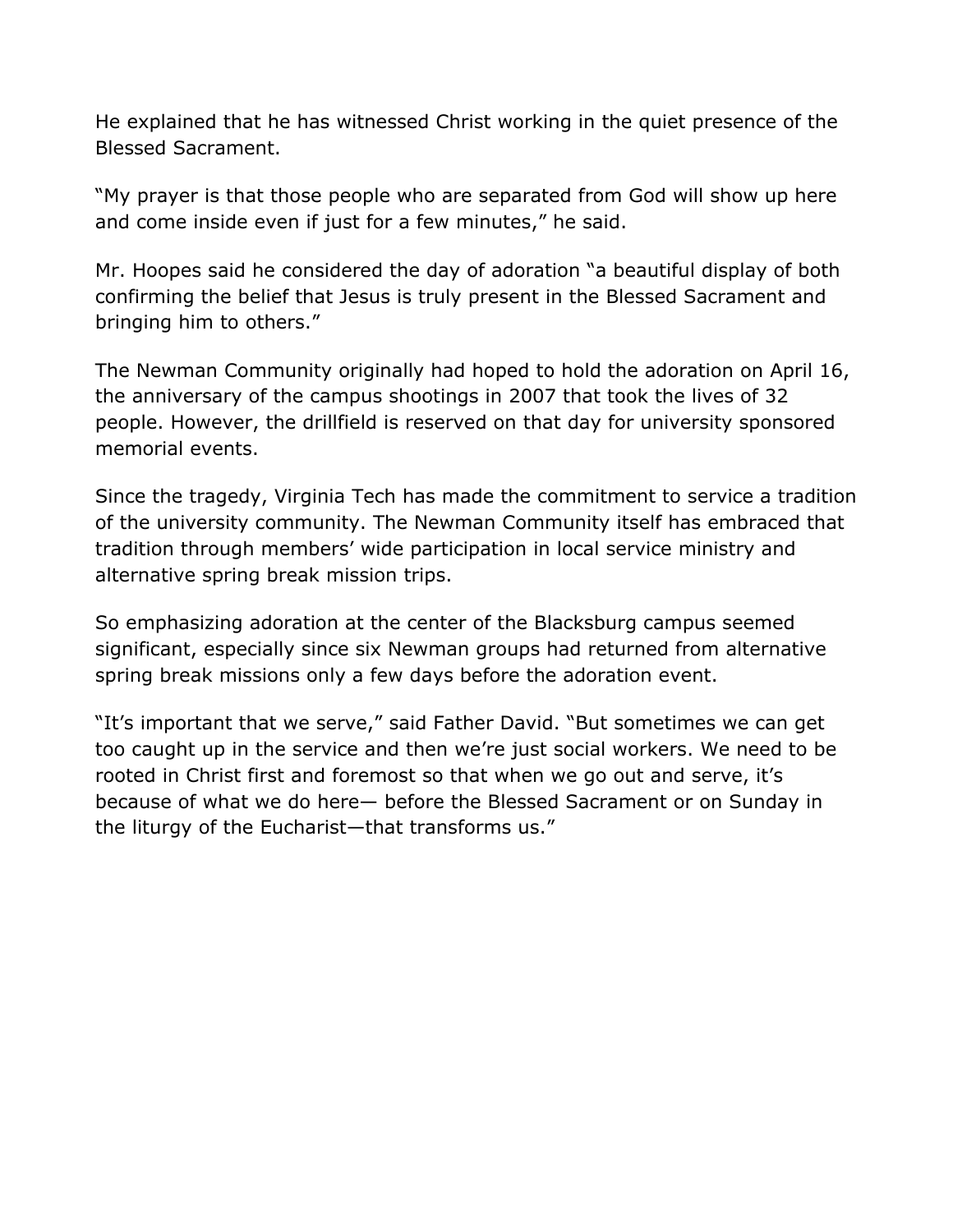

As for evangelization, Michael Hearndon, a member of the university provost's staff, told Mr. Hitzelberger, "You are doing a great work here," as he approached the tent and peered inside. After the two spoke briefly, Mr. Hearndon, a non-Catholic Christian, went into the tent with an instruction sheet in hand and stayed for about 10 minutes.

"I sensed a peace, a calm," he said afterward. "I read the handout about how God is present and I started thinking about the blood of Jesus and what it accomplishes for me. You see that visual in front of you and you remember his body was broken for us. I thought of what it has meant for me and what it does now and I started praying over my family."

Becoming animated as he spoke, Mr. Hearndon added, "Sometimes believers read the Holy Scriptures and think well, that was back then when people were in the presence of Jesus.

"But when I walked in this tent, I was in his presence, especially with the other brothers and sisters — all adding our faith to each others' so there was no division, because we all believe in Jesus."